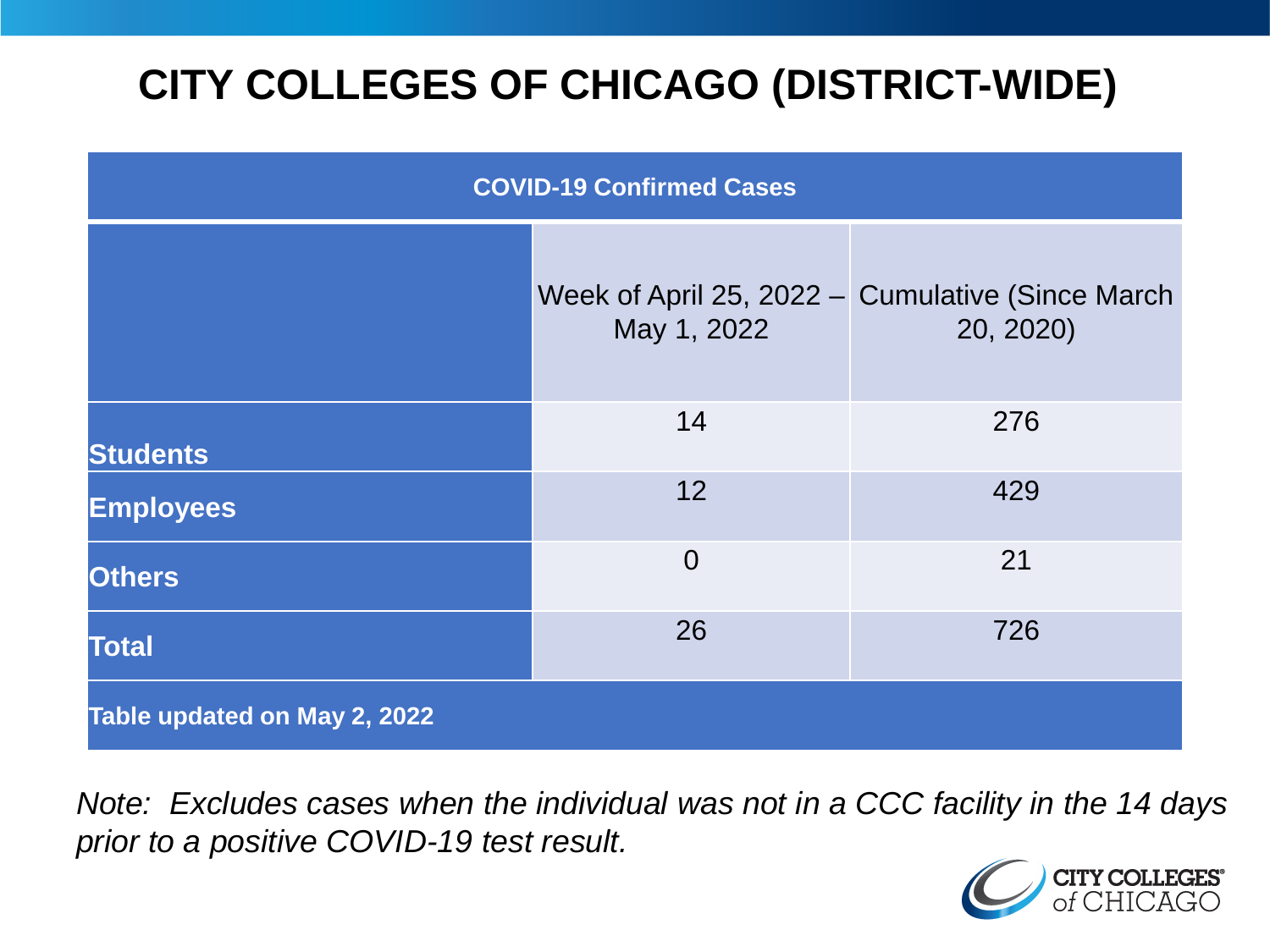### **DALEY COLLEGE**

| <b>COVID-19 Confirmed Cases</b> |                |                                                               |
|---------------------------------|----------------|---------------------------------------------------------------|
|                                 | May 1, 2022    | Week of April 25, 2022 - Cumulative (Since March<br>20, 2020) |
| <b>Students</b>                 | 1              | 25                                                            |
| <b>Employees</b>                | $\Omega$       | 46                                                            |
| <b>Others</b>                   | $\overline{0}$ | 3                                                             |
| <b>Total</b>                    | 1              | 74                                                            |
| Table updated on May 2, 2022    |                |                                                               |

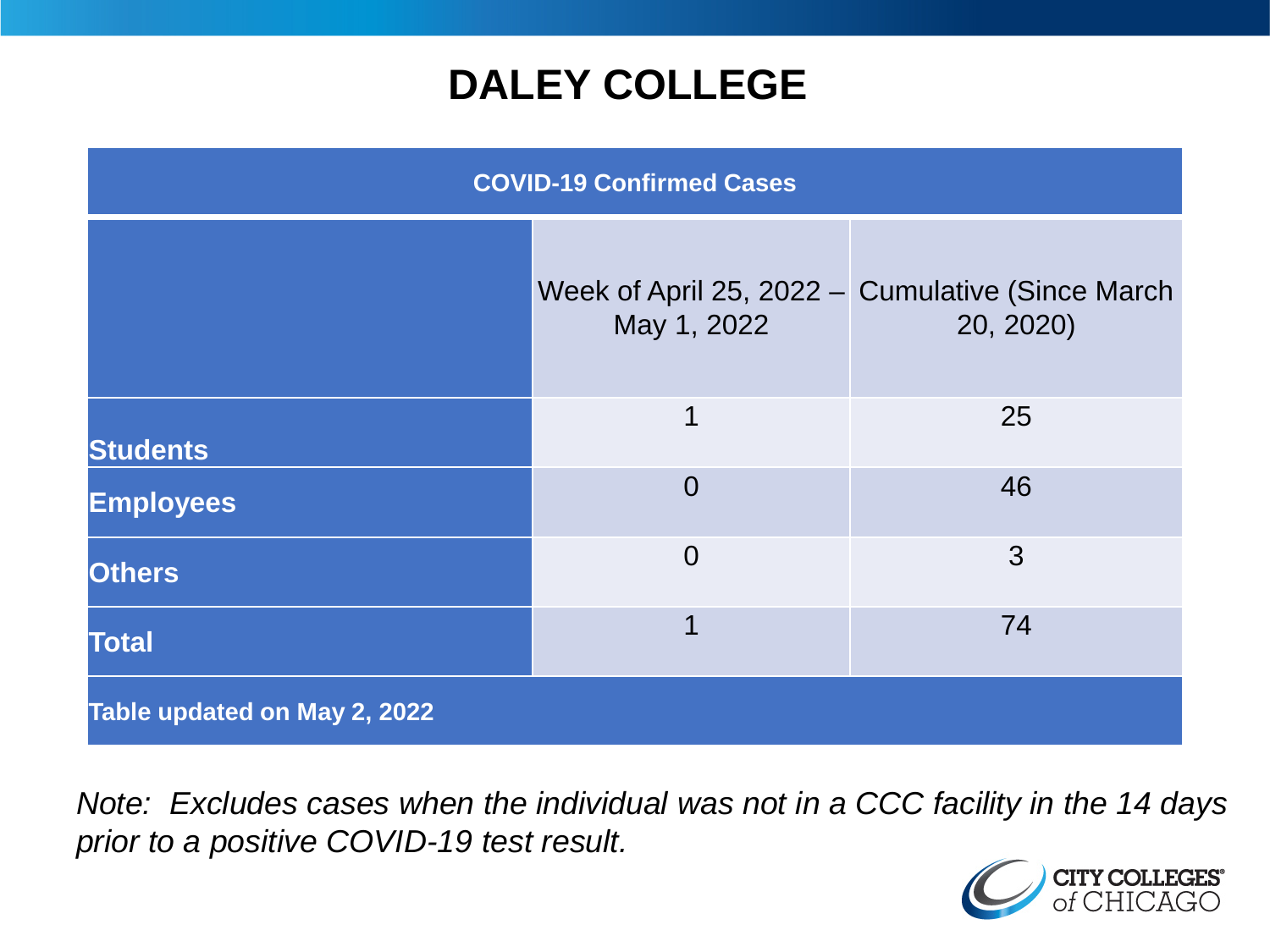### **HAROLD WASHINGTON COLLEGE**

| <b>COVID-19 Confirmed Cases</b> |                |                                                               |
|---------------------------------|----------------|---------------------------------------------------------------|
|                                 | May 1, 2022    | Week of April 25, 2022 - Cumulative (Since March<br>20, 2020) |
| <b>Students</b>                 | 3              | 46                                                            |
| <b>Employees</b>                | 1              | 43                                                            |
| <b>Others</b>                   | $\overline{0}$ | 2                                                             |
| <b>Total</b>                    | $\overline{4}$ | 91                                                            |
| Table updated on May 2, 2022    |                |                                                               |

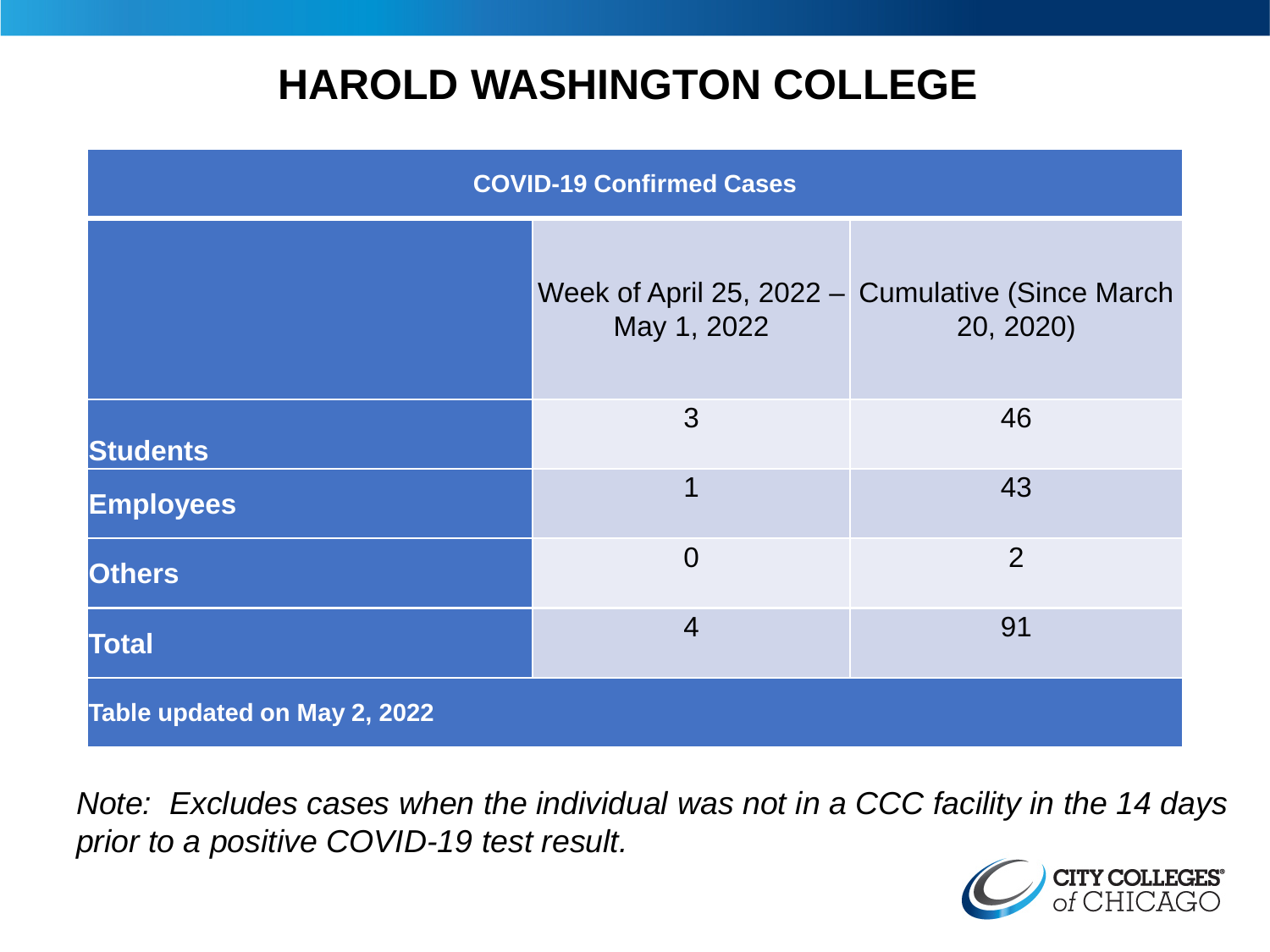### **KENNEDY-KING COLLEGE**

| <b>COVID-19 Confirmed Cases</b> |                |                                                               |
|---------------------------------|----------------|---------------------------------------------------------------|
|                                 | May 1, 2022    | Week of April 25, 2022 – Cumulative (Since March<br>20, 2020) |
| <b>Students</b>                 | 1              | 15                                                            |
| <b>Employees</b>                | $\overline{0}$ | 70                                                            |
| <b>Others</b>                   | $\overline{0}$ | $\overline{2}$                                                |
| <b>Total</b>                    | 1              | 87                                                            |
| Table updated on May 2, 2022    |                |                                                               |

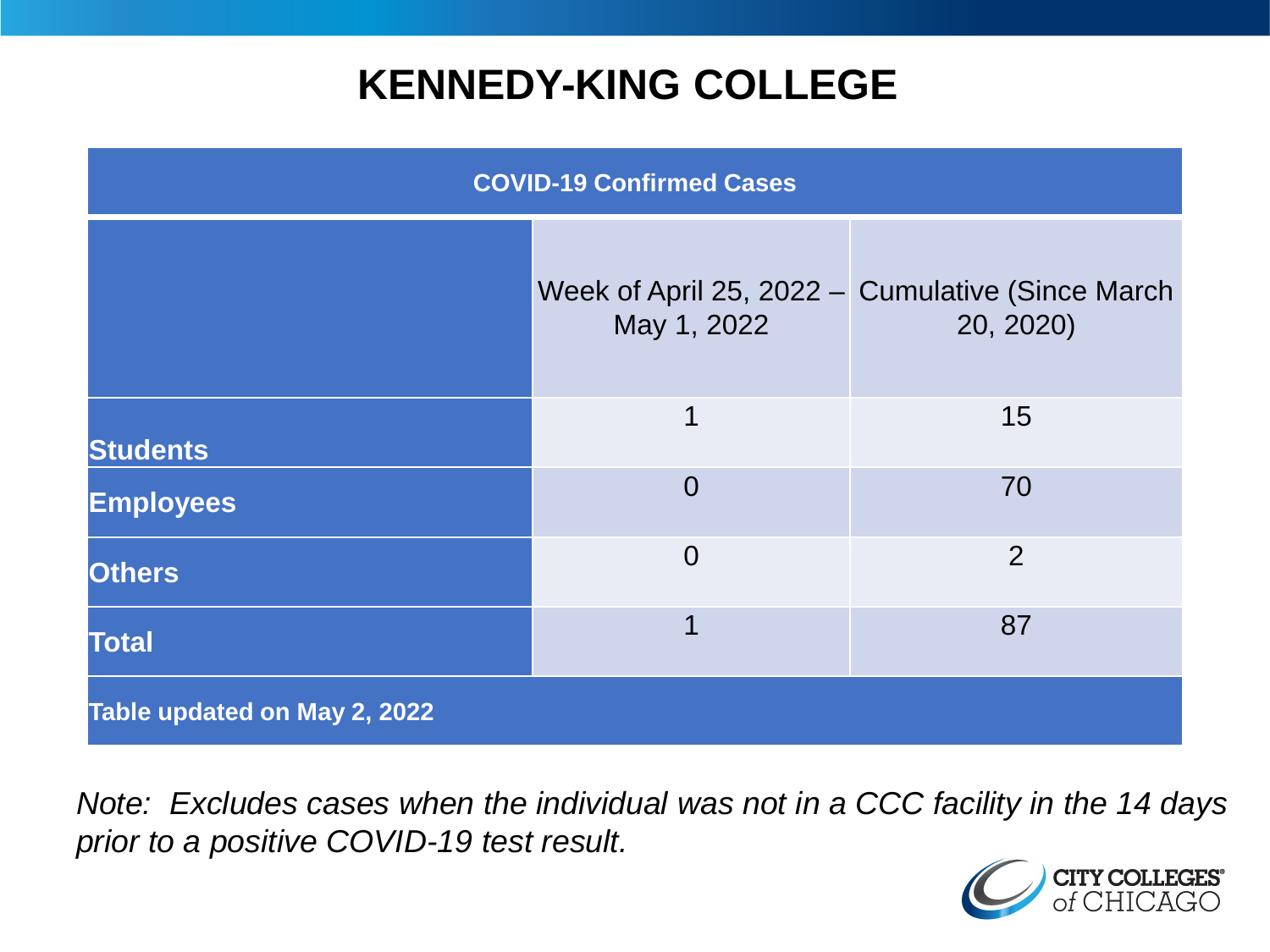### **MALCOLM X COLLEGE**

| <b>COVID-19 Confirmed Cases</b> |                |                                                                |
|---------------------------------|----------------|----------------------------------------------------------------|
|                                 | May 1, 2022    | Week of April 25, 2022 - Cumulative (Since March)<br>20, 2020) |
| <b>Students</b>                 | 2              | 85                                                             |
| <b>Employees</b>                | 5              | 83                                                             |
| <b>Others</b>                   | $\overline{0}$ | 3                                                              |
| <b>Total</b>                    | $\overline{7}$ | 171                                                            |
| Table updated on May 2, 2022    |                |                                                                |

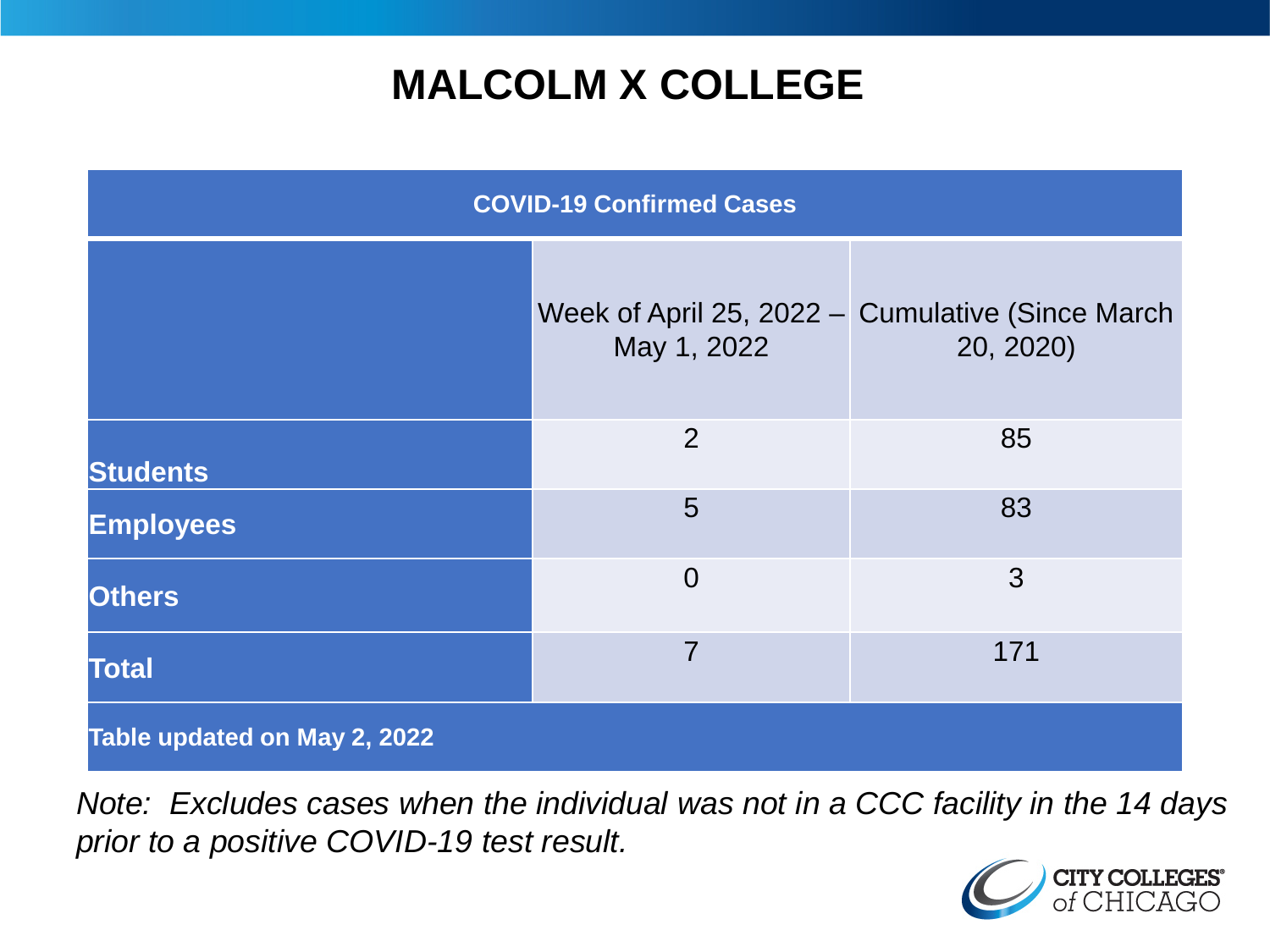# **OLIVE-HARVEY COLLEGE**

| <b>COVID-19 Confirmed Cases</b> |                |                                                               |
|---------------------------------|----------------|---------------------------------------------------------------|
|                                 | May 1, 2022    | Week of April 25, 2022 - Cumulative (Since March<br>20, 2020) |
| <b>Students</b>                 | $\overline{0}$ | 16                                                            |
| <b>Employees</b>                | 1              | 55                                                            |
| <b>Others</b>                   | $\overline{0}$ | 5                                                             |
| <b>Total</b>                    | 1              | 76                                                            |
| Table updated on May 2, 2022    |                |                                                               |

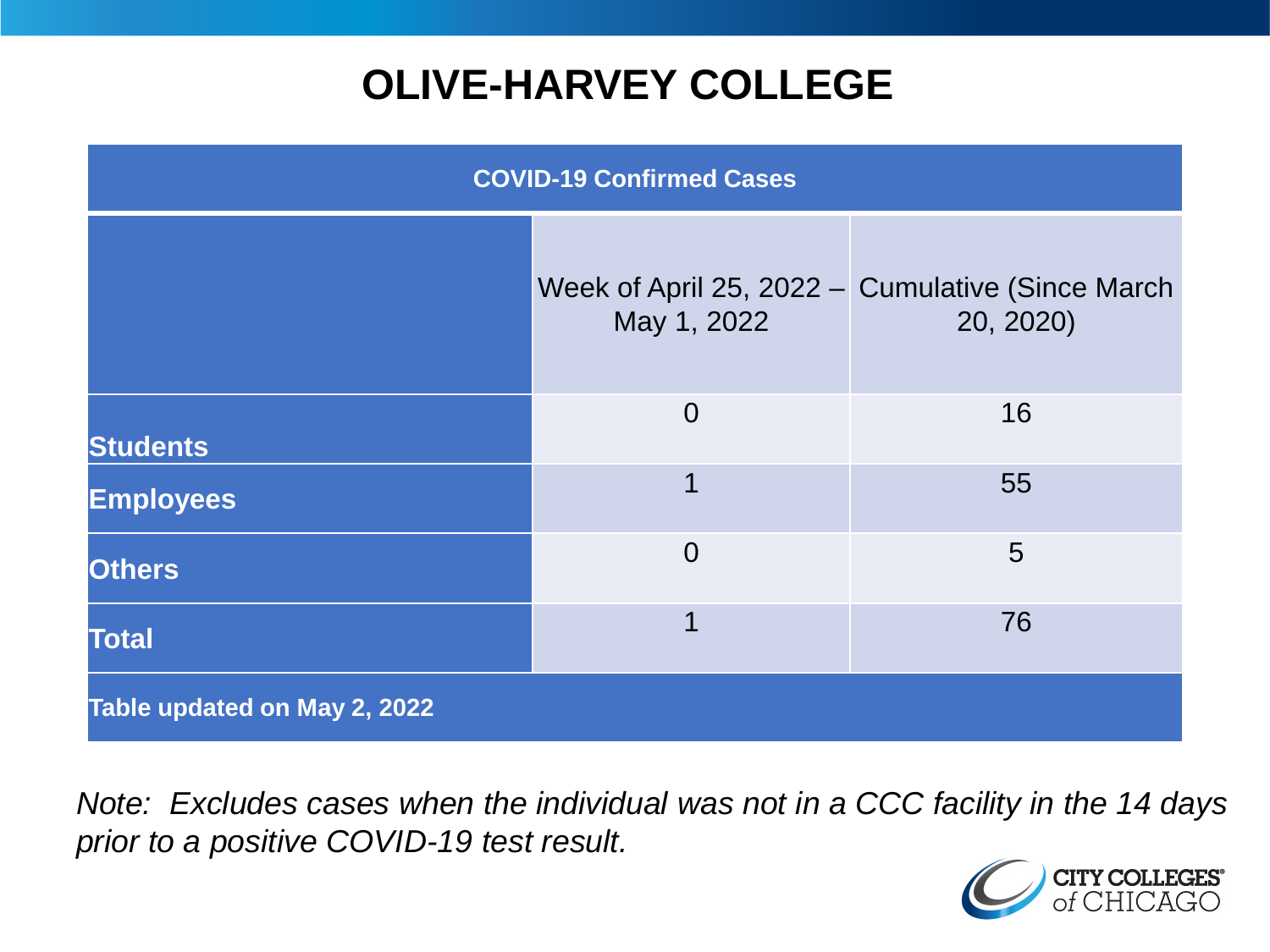### **TRUMAN COLLEGE**

| <b>COVID-19 Confirmed Cases</b> |                |                                                               |
|---------------------------------|----------------|---------------------------------------------------------------|
|                                 | May 1, 2022    | Week of April 25, 2022 - Cumulative (Since March<br>20, 2020) |
| <b>Students</b>                 | 3              | 41                                                            |
| <b>Employees</b>                | $\overline{2}$ | 71                                                            |
| <b>Others</b>                   | $\overline{0}$ | 1                                                             |
| <b>Total</b>                    | 5              | 113                                                           |
| Table updated on May 2, 2022    |                |                                                               |

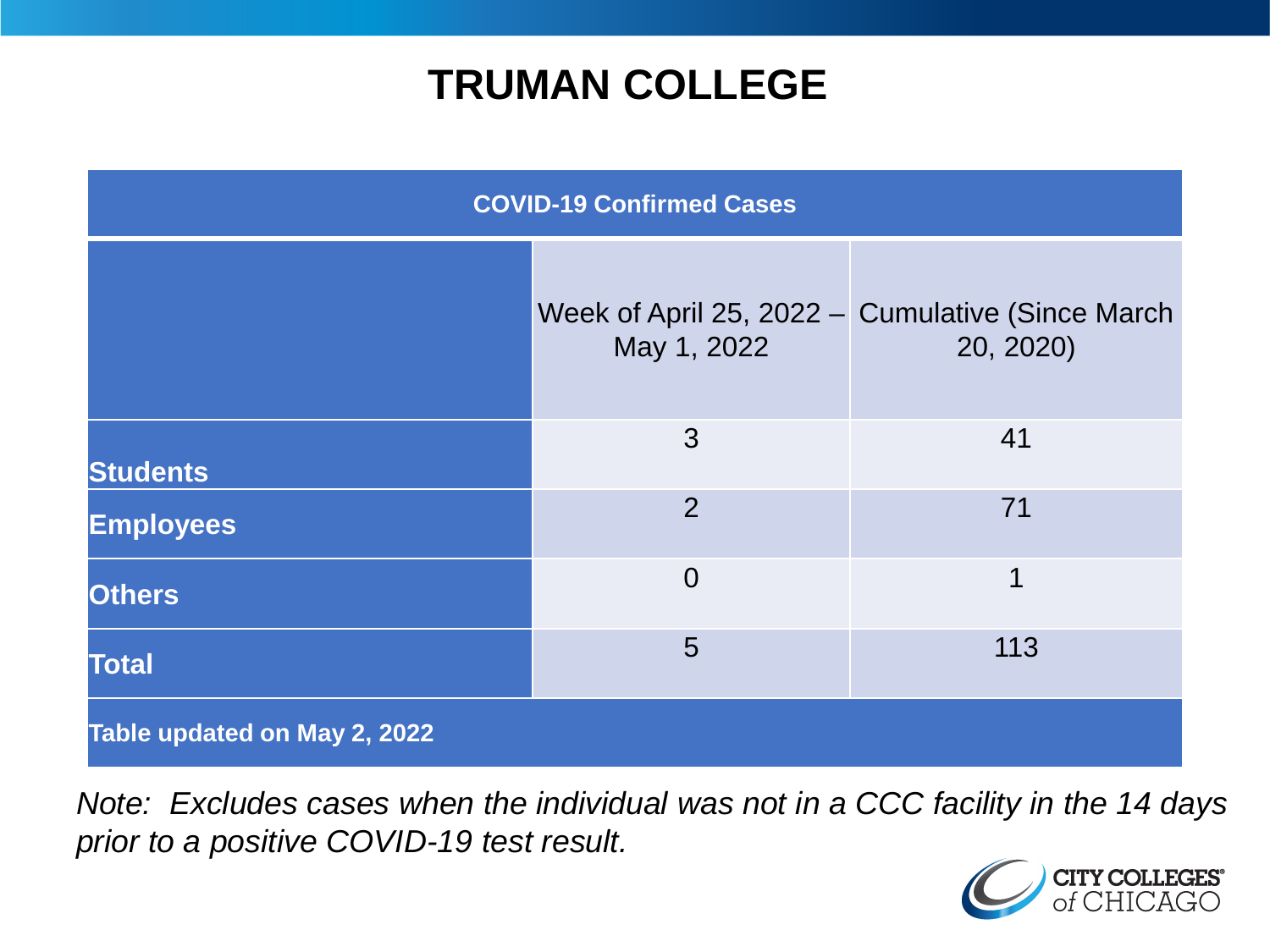### **WRIGHT COLLEGE**

| <b>COVID-19 Confirmed Cases</b> |                |                                                               |
|---------------------------------|----------------|---------------------------------------------------------------|
|                                 | May 1, 2022    | Week of April 25, 2022 - Cumulative (Since March<br>20, 2020) |
| <b>Students</b>                 | $\overline{4}$ | 48                                                            |
| <b>Employees</b>                | 3              | 51                                                            |
| <b>Others</b>                   | $\overline{0}$ | $\overline{2}$                                                |
| <b>Total</b>                    | 7              | 101                                                           |
| Table updated on May 2, 2022    |                |                                                               |

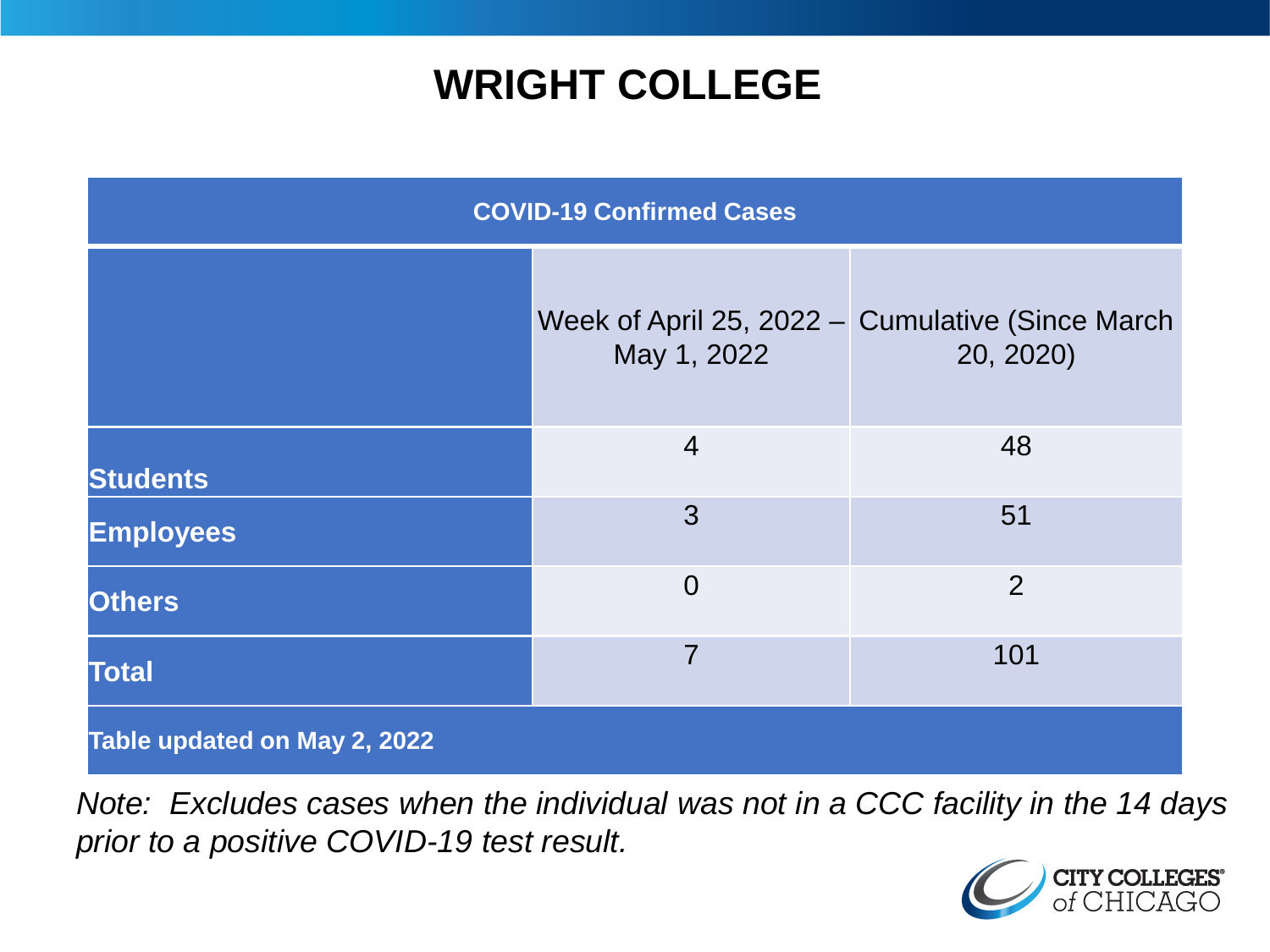#### **180 N. WABASH**

| <b>COVID-19 Confirmed Cases</b> |                |                                                               |
|---------------------------------|----------------|---------------------------------------------------------------|
|                                 | May 1, 2022    | Week of April 25, 2022 - Cumulative (Since March<br>20, 2020) |
| <b>Students</b>                 | $\overline{0}$ | $\overline{0}$                                                |
| <b>Employees</b>                | $\Omega$       | 9                                                             |
| <b>Others</b>                   | $\overline{0}$ | 3                                                             |
| <b>Total</b>                    | $\overline{0}$ | 12                                                            |
| Table updated on May 2, 2022    |                |                                                               |